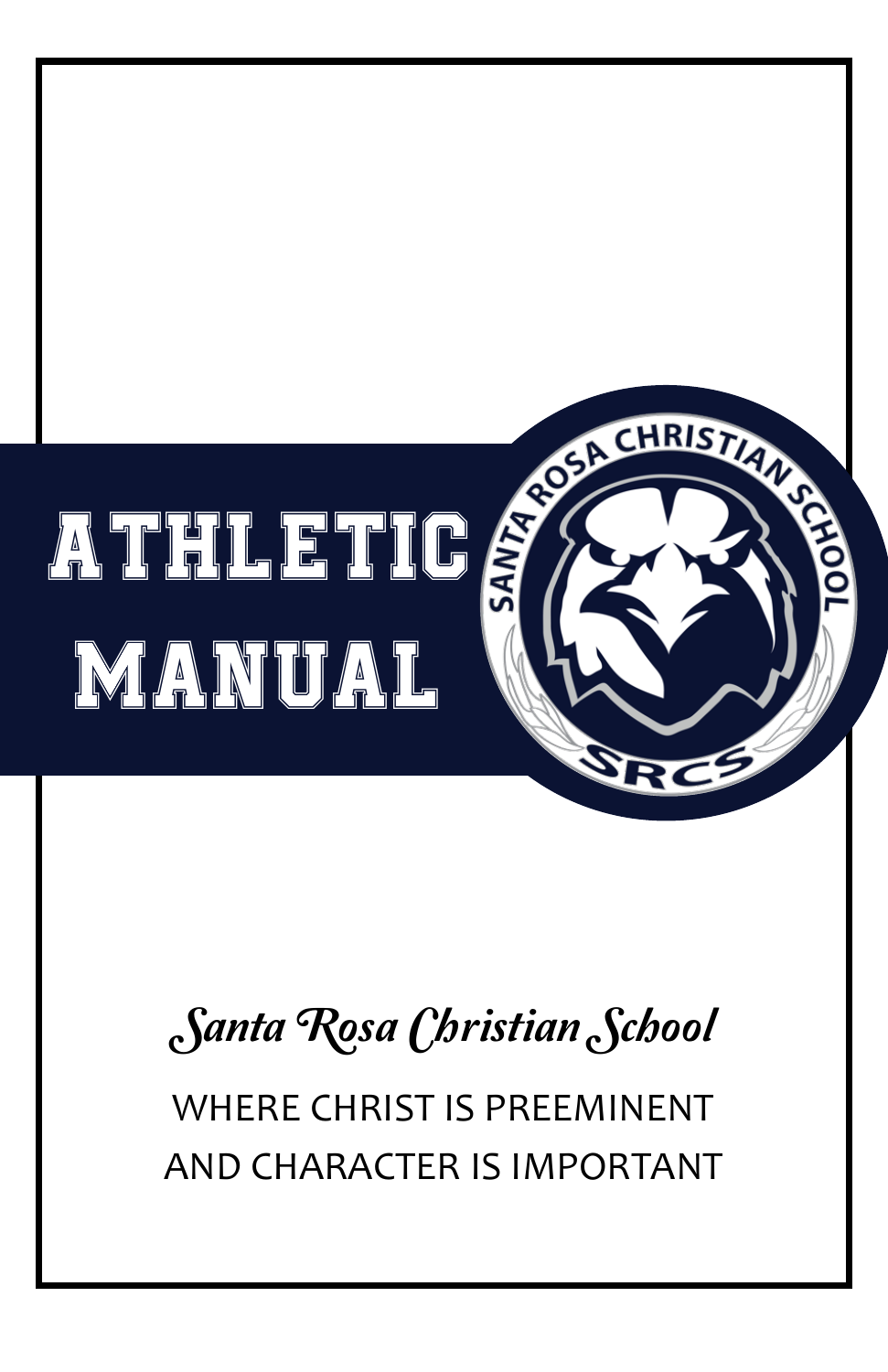## **ATHLETIC PHILOSOPHY**

Santa Rosa Christian School believes that athletics can be a valuable asset in the training of young people. Athletics provides countless opportunities for students to face adversity and learn how to handle it according to Scriptural principles. While sports are an enjoyable outlet for students, SRCS has never desired to emphasize athletic goals over the spiritual and academic. We are not structured as a "sports school," but simply use the athletic venue as another tool in the character training process.

The guiding verse for our sports program is Colossians 3:23: *And whatosever ye do, do it heartily, as to the Lord, and not unto men*. Based on this verse, SRCS believes that young people should learn to give their all in any area, including sports. More importantly, however, student-athletes should focus on God and His glory rather than man's approval. We encourage our students to strive for the best, but in the final analysis, despite win or loss, the glory for all should go to the Lord. Therefore, demeanor, attitude, and response to adversity should conform to Biblical ideals so that God will receive the glory.

SRCS also believes that competition is healthy for the development of students. In sports, there are winners and losers; this is also a reality of life that students must learn. When an SRCS team loses, we endeavor to teach the students to dig in and work harder; losing is not a time for quitting. When our teams win, we work to instill a humble and graceful attitude, remembering the Biblical principle that *pride goeth before a fall and a haughty spirit before destruction*.

Based on this philosophy, the mission of the athletic department of SRCS is as follows: *SRCS athletics exists as an avenue to give glory to God, to improve physical fitness and skill, to build character through adversity, and to foster healthy competition*.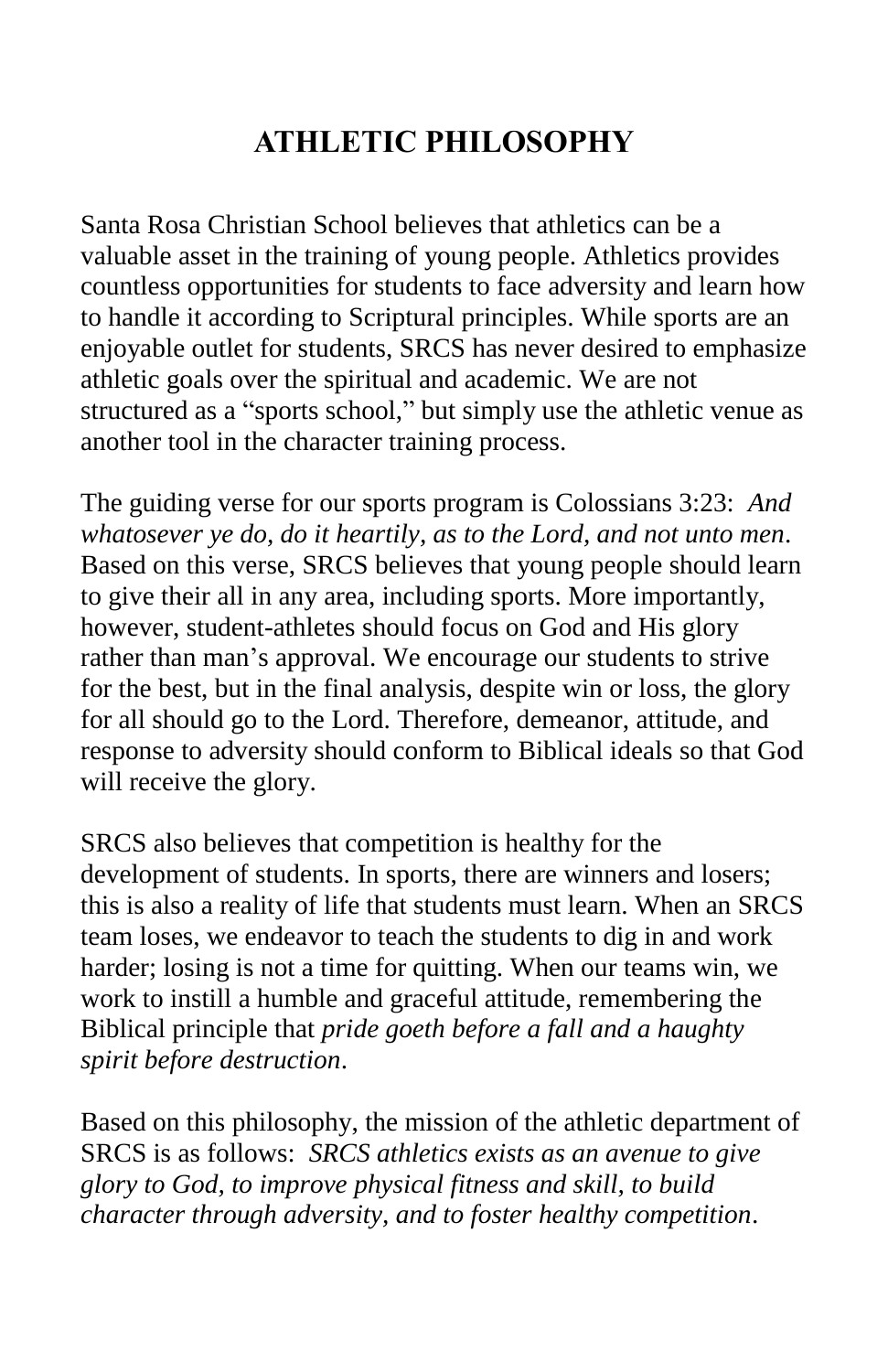The athletic department also maintains several goals:

- To provide a Christian environment for students to participate in enjoyable sports activities that can glorify God.
- To emphasize physical training and exercise.
- To teach young people that the Christian life permeates all areas and activities.
- To build a Biblical of respect for and submission to authority.
- To show students how to be disciplined and responsible.
- To foster the value of hard work and initiative.
- To illustrate the benefits of loyalty and teamwork.
- To learn life lessons related to winning and losing.

SRCS acknowledges that each of these goals may not be met in one season; it is our hope, however, that with the support and instruction of our coaches, the student athletes will improve not just as people but more importantly as Christian servants.

Playing sports at SRCS is a privilege and not a right. Students should follow the expectations found in this manual if they desire to participate. We are glad to offer this avenue of activity to our students, but understand that it is not the ultimate goal of our entire school program.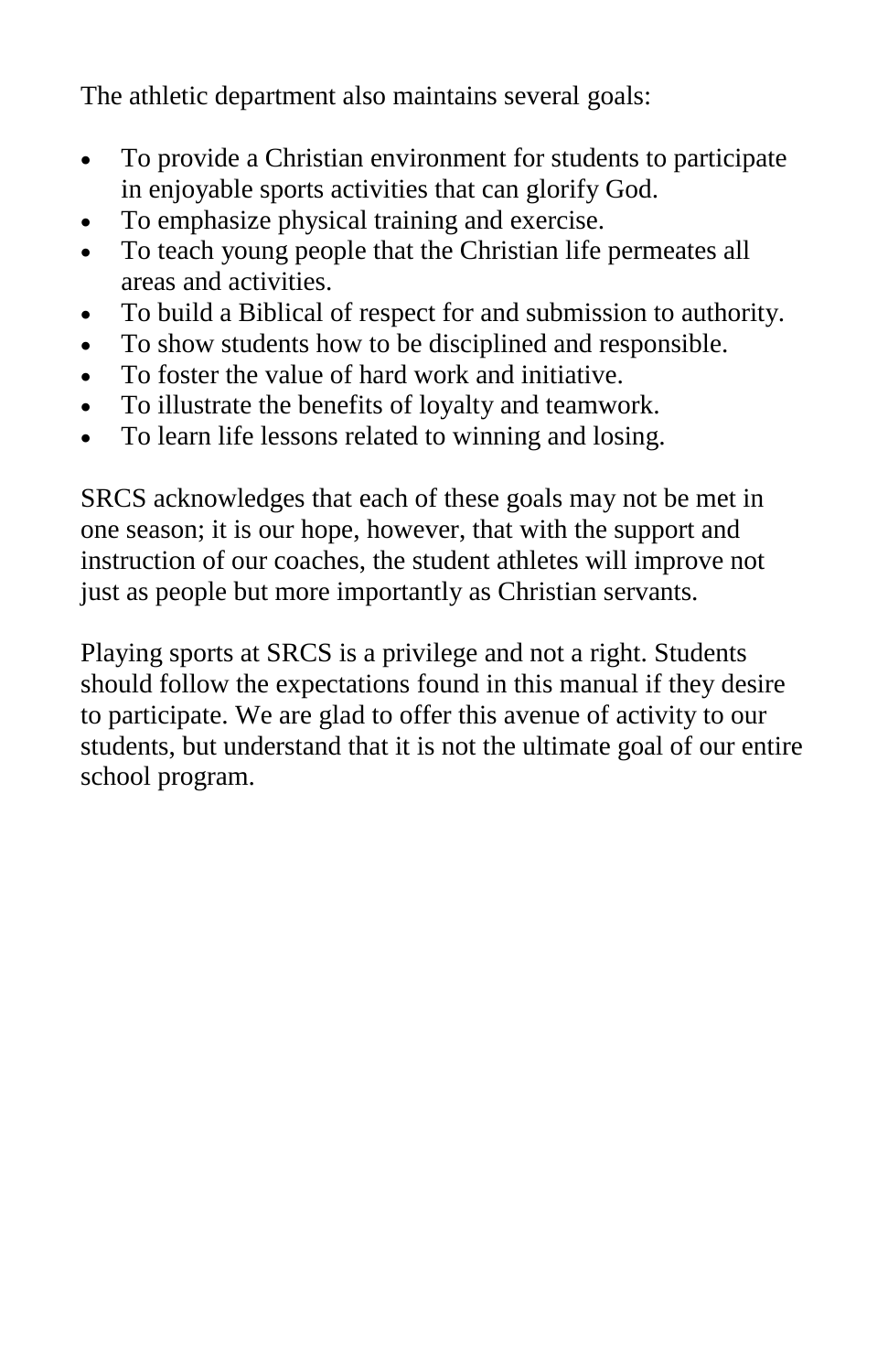## **SRCS ATHLETIC PROGRAM EXPECTATIONS**

**General:** To participate in SRCS Athletics, the following basic requirements must be met:

- A prospective athlete must either attend Santa Rosa Christian School or be a homeschooled student that is not registered through another school, public or private.
- Each student-athlete must have a yearly physical on file with the school office.
- Each student-athlete must pay the determined sports fee per sport he/she is participating in.
- Each student-athlete must agree to follow the guidelines of SRCS as set forth in the parent-student handbook

**Academic:** As stated in our sports philosophy, SRCS does not place sports over academics. SRCS therefore requires each student to maintain a C average in his classes in order to participate in the program. Students who are below this benchmark will not play in any games until the teacher and principal agree that the grades have improved. During this time, the student may attend practices, but cannot play in games; he must, however, sit with his/her team and is to maintain a positive attitude.

**Conduct:** Student-athletes represent Santa Rosa Christian School which in turn desires to portray a testimony that honors the Lord Jesus Christ. Students who conduct themselves in a manner that is against the policies of SRCS can therefore bring shame to this testimony. Furthermore, because lower grade levels look up to our athletes as role models, student-athletes must maintain a high testimony at all times. The following list offers suggestions in setting forth such an example:

- Be respectful of all authority
- Do not belittle or mock the school and its policies
- Keep conversation and behavior pure
- Follow school policies as related to dress code, haircuts, facial hair, conduct, and general attitude and behavior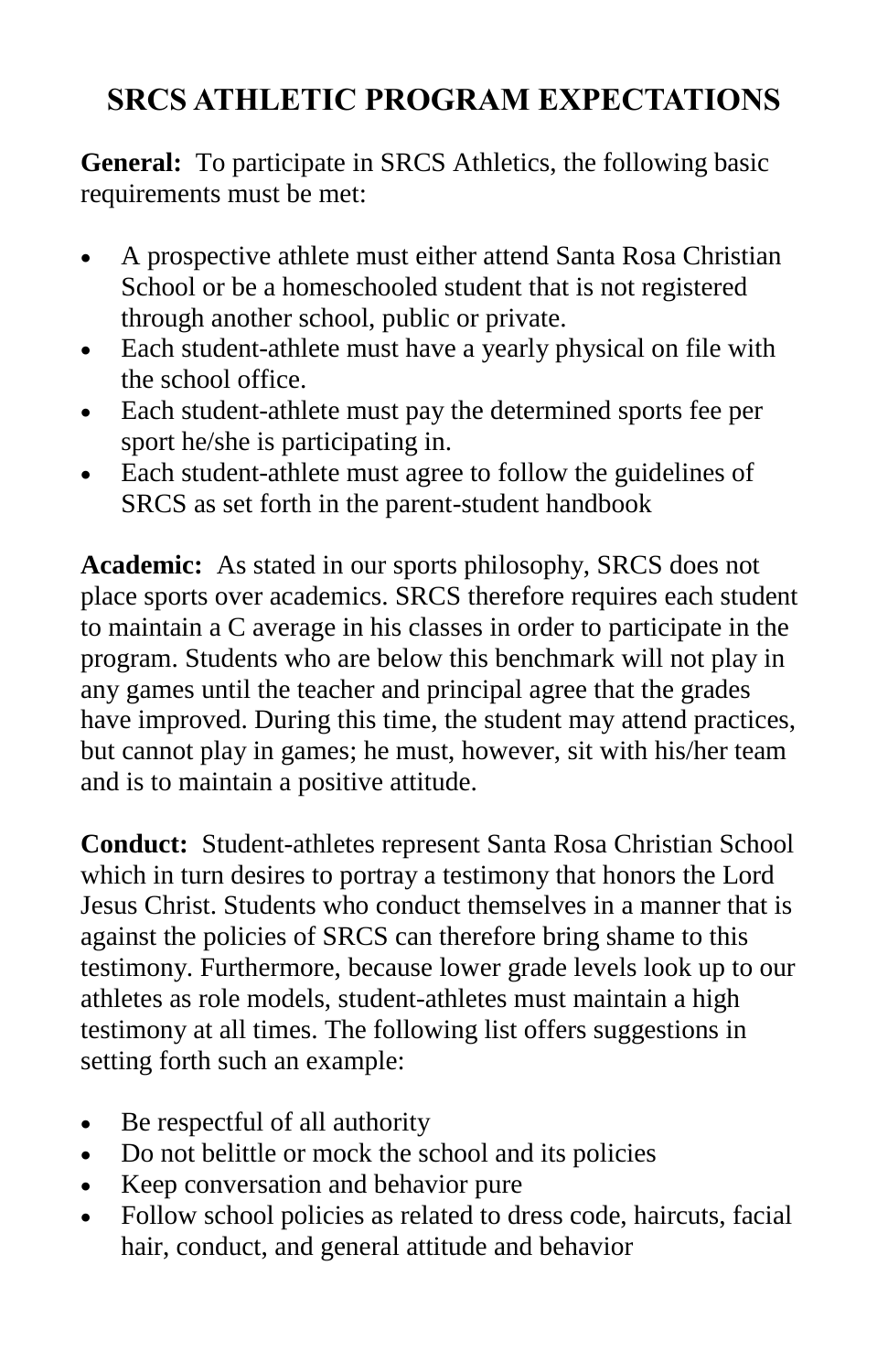Music and headphones are not to be used at any practice or game, including travel.

Students who show a persistence in violating school policies will meet with the principal, athletic director, and coach to evaluate athletic standing.

**Practice:** Practice consumes the most time throughout each season. Practices are vital times in which the coaches teach the athletes proper techniques and necessary plays. Students are expected to maintain respect for the coach, listen to instruction, and execute directives with a good attitude. Rebellious attitudes and "back talk" will result in penalties, and should these issues continue, the student will meet with administration. The following expectations are to be met:

- Students must follow the school dress code even in practices. This means that our young ladies must wear school approved shorts that extend to the middle of the knee. No hip hugger type shorts or "short shorts" will be allowed; tight fitting tops should not be worn. Boys must also refrain from the short "jogging type" shorts and must keep their shirts on during practice. Eagles Athletics shorts may be purchased if so desired.
- Practice is not a time for horseplay, socializing, or electronics.
- Attention and respect must be given to coaches during practice.
- The gym and locker facility are to be left in a neat and orderly fashion after each practice.
- All equipment must be returned to the racks or equipment closet after each practice.
- The intramural goals are not for the enjoyment of the Varsity and JV teams. They are to remain on the sidelines and not used for SRCS "dunk contests." Your time is better spent training to dunk on a real goal.
- Coaches expect students to be present and participate during practice times. If an athlete is going to be absent, he must talk to the coach for permission.
- Students are also expected to be on time for practice. Unnecessary loitering around the school with "friends" will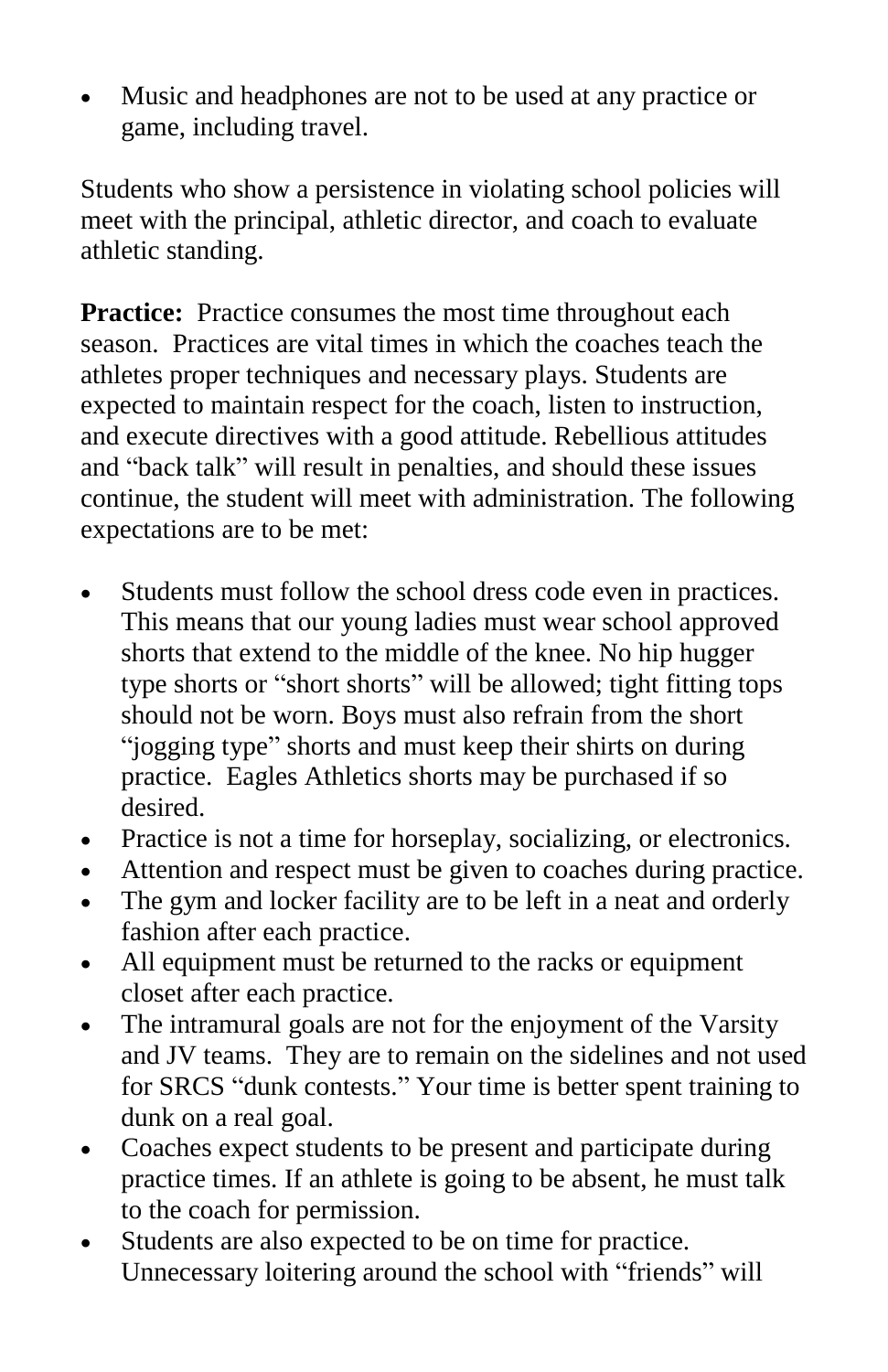cause you to be late and can result in penalties from the coach.

Even though many have the attitude that "it is just practice," as a Christian school, we desire to maintain high standards and procedures at all times so that our Father is glorified.

**Games:** During games, the students are the responsibility of their coach, whether home or away. Students should follow their coach's instructions as to arrival and departure times for games. Below are some general game guidelines.

- Before games, students are not to be in the gym without a school staff member present who agrees to supervise.
- Varsity athletes who are waiting to play should sit together and cheer on the jv team. This is a time for mental preparation, not socializing.
- During the game, the players should not display a bad attitude toward the officials. The coach and team captain speak to the officials as needed.
- Students who receive technical fouls, red cards, ejections, or any other form of penalty for displays of anger and bad attitudes may sit out one game at the discretion of the administration and in conjunction with coaches. Other penalties will be decided by the coach in corroboration with the athletic director and academy principal. **Any fines given by the conference will be paid by the student, not the school.**
- Athletes must also display a proper attitude to the opponent's coaches. Students must not argue with or begin a "war of words" with coaches. Such action will result suspension of games and if persistent, removal from the team.
- At no time during a game, whether watching jv or sitting on the bench should players use electronics or headphones unless instructed to do so by the coach for score keeping purposes.
- Students should develop the ability to lose with grace. Good sportsmanship is to be displayed after games. Students are to line up and congratulate the other team, and no matter what is said to SRCS students by other athletes, we expect our students to display a gracious attitude.
- SRCS athletes must be careful to avoid excessive celebrations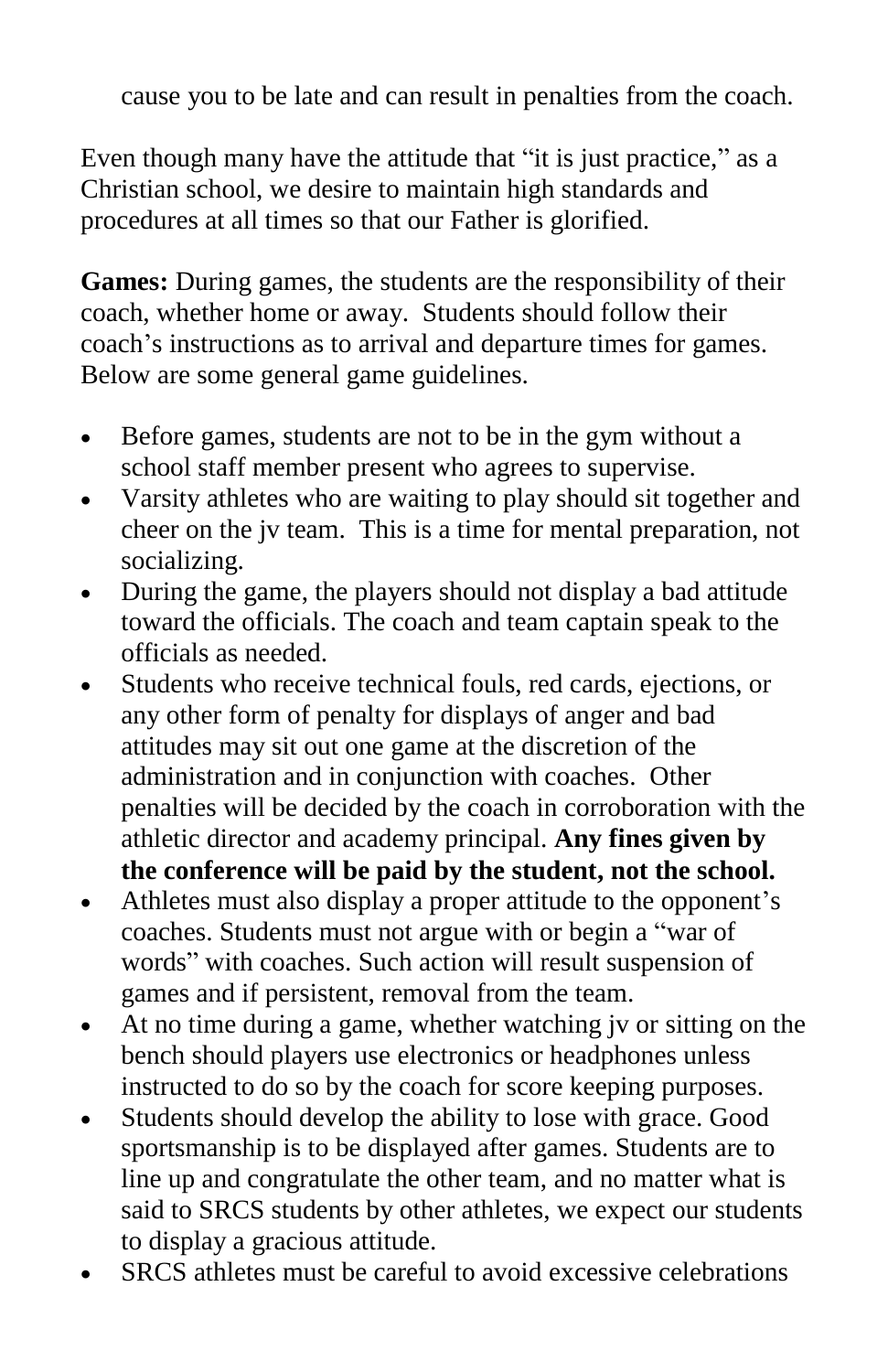after games. Rather than building up a prideful attitude after a win or loss, the athletes should assemble around the coach for prayer and acknowledgement of God. This will keep athletics in perspective.

 When visiting another school, students are to stay under adult supervision and respect the property of the other school. For example, students should not wander off or spend long periods of time in the restroom or locker room away from supervision.

In general, students are expected to display a testimony indicative of the glory of Christ wherever they go. Even in tough environments in which others do not display the right demeanor, SRCS students should not use this as an excuse to behave in the same manner.

**Uniforms:** With the exception of baseball, SRCA purchases and owns the uniforms used by the players. Students are responsible to keep uniforms washed and in good condition. Coaches will record the uniforms as they are distributed, and the athletic director will make sure they are collected at the end of the season. Those who do not return their uniforms or lose them will be charged the price of the uniform. Please remember that money was raised to purchase these and they should be treated with care.

**Transportation:** Travel is an assumed part of playing in a Christian conference. The typical mode of transportation is the bus. The following guidelines govern behavior on the bus.

- Remain seated while the bus is moving.
- Remain quiet at railroad crossings.
- Keep arms/head inside the bus.
- Sit facing forward
- Do not throw things out of the windows.
- No electronic devices are to be used.
- Boys and girls are not to sit together or near each other.
- After each trip, athletes are to check the trash and windows.
- Athletes are not to communicate with other vehicles; this includes making gestures or writing signs.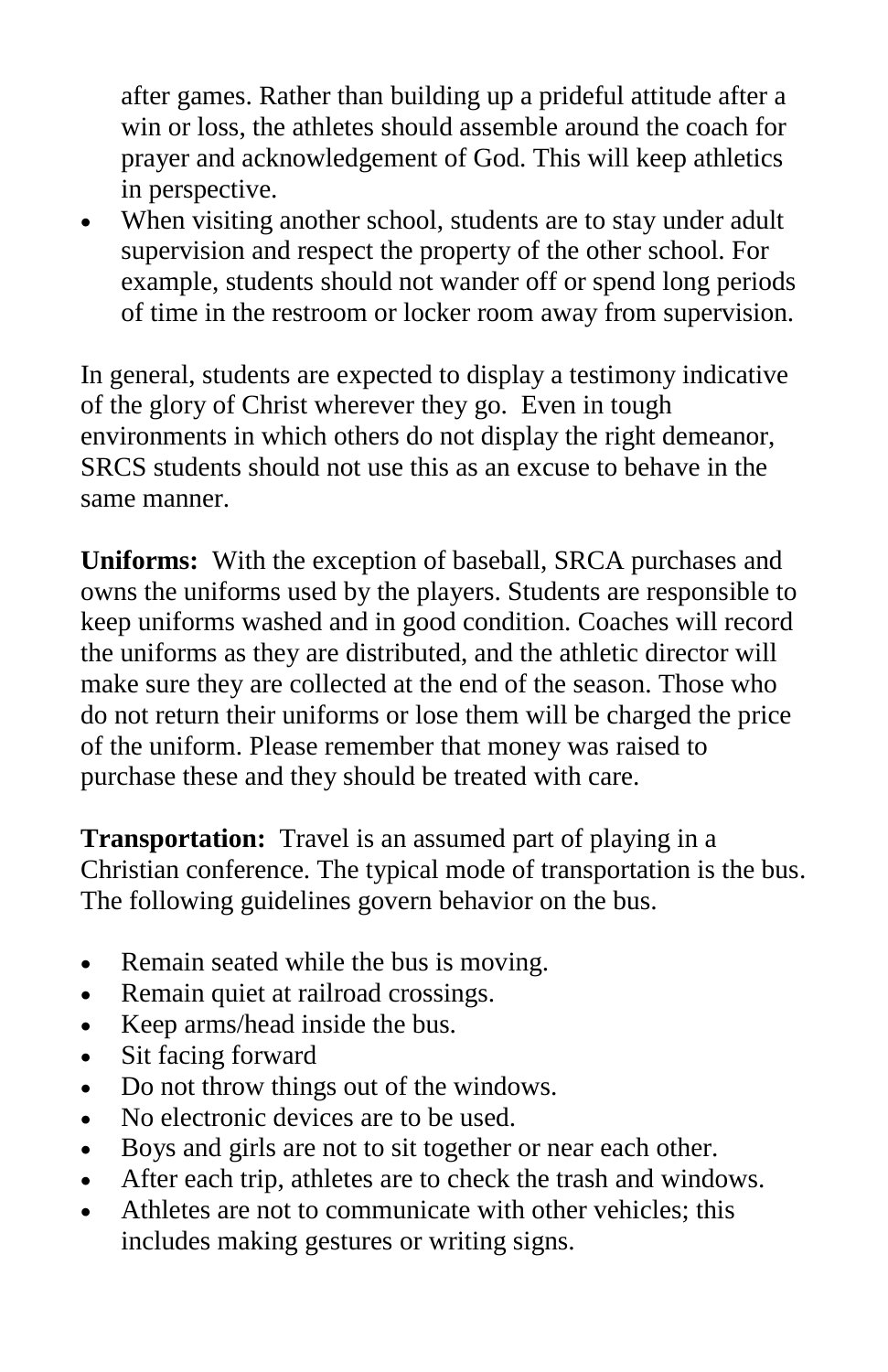For some situations, athletes may travel to a game in private vehicles. During such trips, the athletes are to respect the vehicle they are riding in and be sure to remove all trash and belongings when the trip is finished.

Student athletes are not to give rides to other students without parental permission.

**Homeschool Athletes:** SRCS allows homeschoolers to participate in our sports program, remaining within the limits specified by the conference. Should more homeschoolers desire to play than is allowed by the conference, the coach will implement a try out and use cuts for homeschoolers. Homeschooled athletes must follow the specifications set forth in this manual as if they were a fulltime student of SRCS, including academics, dress, demeanor, attitude, and testimony. Homeschoolers must fill out and sign appropriate paperwork for the office.

**Sports Banquet:** In May, after all sports seasons are over, SRCS will hold a sports banquet for **the athletes and their parents only**. Depending on the year, the banquet will be held either at the school or at a local restaurant. Cost for the banquet varies each year but will be announced in advance. During this time, each coach will present certain awards that range from MVP, Most-Improved, Leadership, Offensive/Defensive Player, etc. Athletes who attend the banquet are to dress in Sunday church attire that conforms to SRCS standards with regard to length and modesty.

**Coaches:** Coaches are to remember that their character and demeanor will affect the entire team. Coaches should seek to be consistent, fair, and calm (when possible); remember that a "bossy" demeanor will turn the students away. Seek to win them over so that they want to play for you and execute your plans. Excessive screaming and public humiliation are not the best methods to reach the athletes; it is however, a great way for you to upset the parents and families. Remember grace, and learn to love the athletes. Also remember that these are immature young adults, so do not carry wrong expectations; they will fail, have the wrong attitudes, talk, and stir up drama. Be the adult and approach things